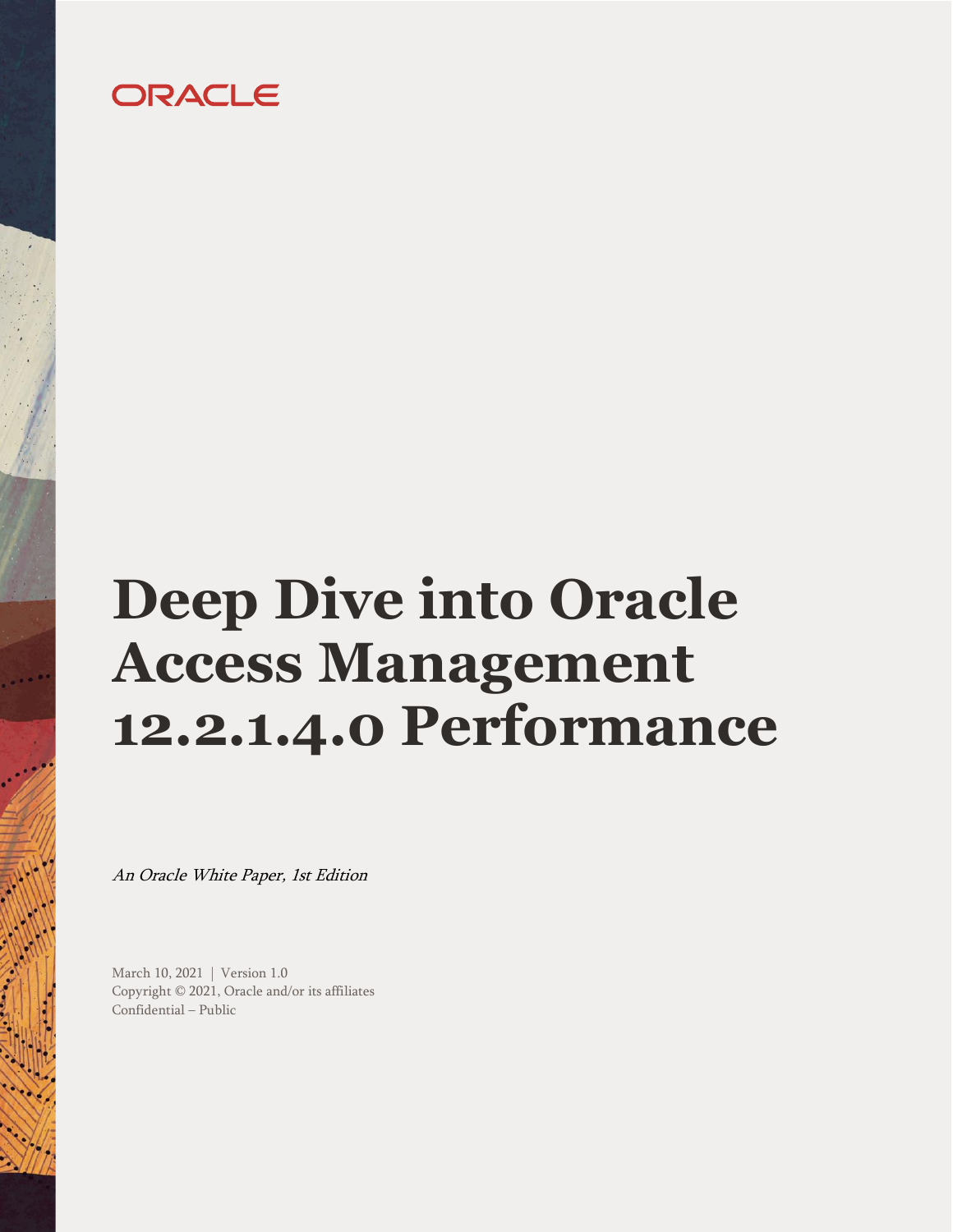## **TABLE OF CONTENTS**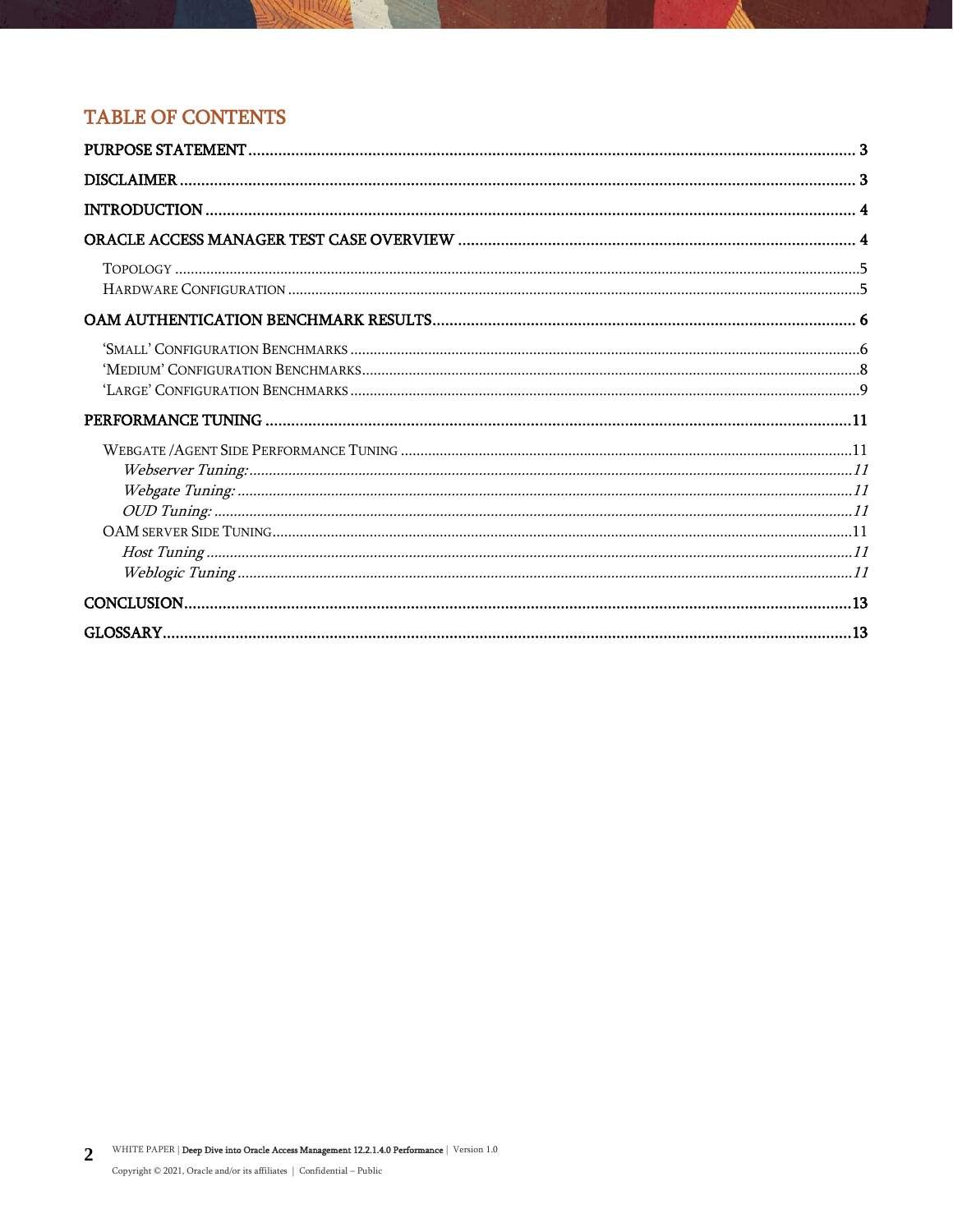## <span id="page-2-0"></span>PURPOSE STATEMENT

This document discusses performance recommendations and sizing for Oracle Access Manager (OAM) as part of Oracle Identity Management (IDM) Suite, Release 12.2.1.4.0.

## <span id="page-2-1"></span>DISCLAIMER

This document in any form, software or printed matter, contains proprietary information that is the exclusive property of Oracle. Your access to and use of this confidential material is subject to the terms and conditions of your Oracle software license and service agreement, which has been executed and with which you agree to comply. This document and information contained herein may not be disclosed, copied, reproduced or distributed to anyone outside Oracle without prior written consent of Oracle. This document is not part of your license agreement nor can it be incorporated into any contractual agreement with Oracle or its subsidiaries or affiliates.

This document is for informational purposes only and is intended solely to assist you in planning for the implementation and upgrade of the product features described. It is not a commitment to deliver any material, code, or functionality, and should not be relied upon in making purchasing decisions. The development, release, and timing of any features or functionality described in this document remains at the sole discretion of Oracle.

Due to the nature of the product architecture, it may not be possible to safely include all features described in this document without risking significant destabilization of the code.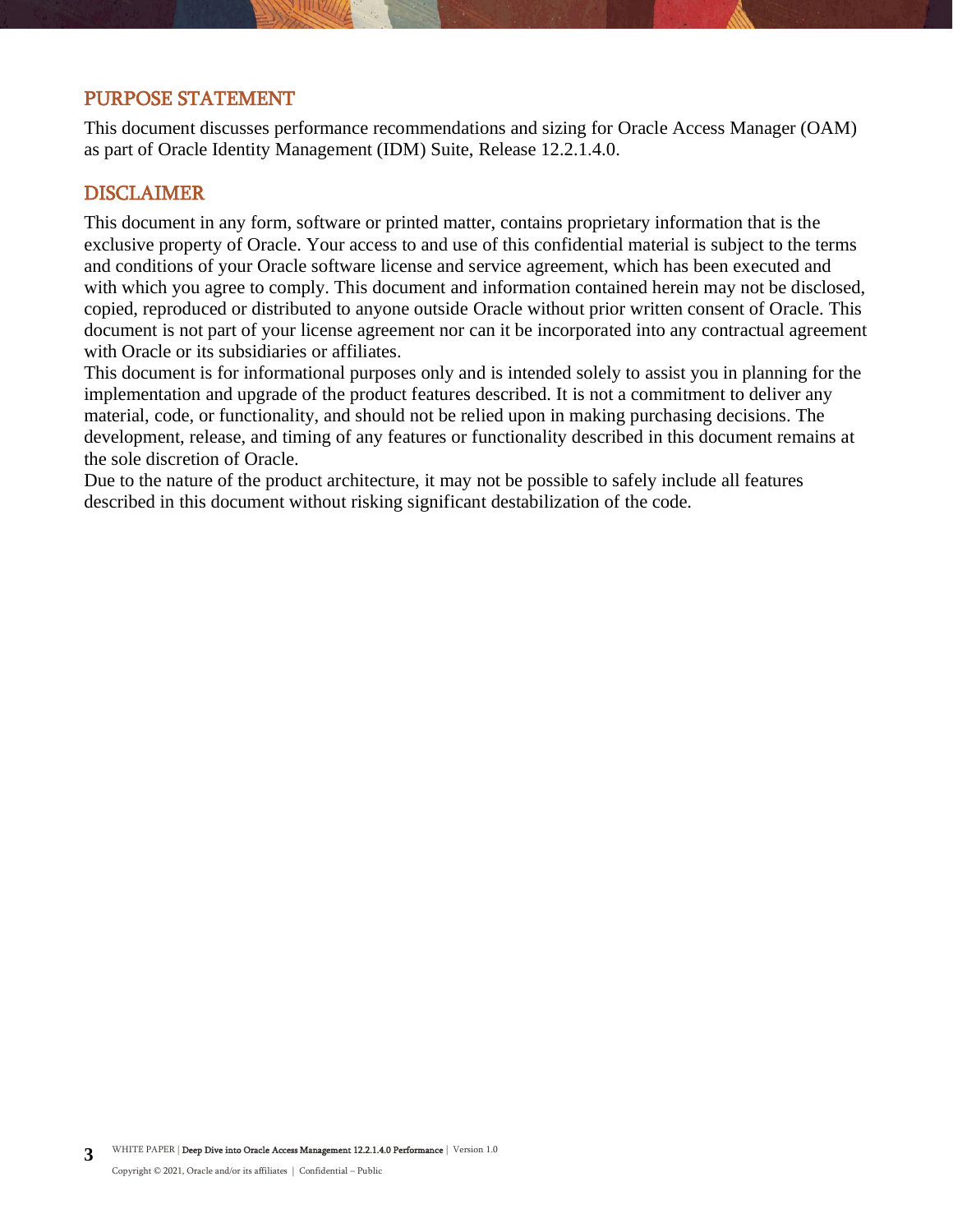## <span id="page-3-0"></span>INTRODUCTION

With increasing requirements for high scalability and performance in the field of Identity Management, Oracle has conducted scalability benchmarks for Oracle Access Manager (OAM) as part of Oracle Identity Management (IDM) Release 12.2.1.4.0, 2021 12c PS4 January BP. The environments for OAM scalability benchmarks were deployed on virtual Compute and DBaaS shapes in Oracle Cloud Infrastructure (OCI). The objective was to measure OAM user authentication flow scalability for up to 150 thousand (150K) users, seeded in Oracle Unified Directory (OUD), measure the load for one and two OAM cluster nodes, provide the tuning recommendations and project the scalability for higher number of OAM users.

## <span id="page-3-1"></span>ORACLE ACCESS MANAGER TEST CASE OVERVIEW

Oracle Access Manager offers access control services to provide centralized authentication, policy-based authorizations, and auditing. To measure the performance and scalability, several OAM authentication tests were executed to show OAM scaling up on a single node and scaling out for two nodes in OCI virtual compute shapes.

The OAM authentication test case involves a user navigating to a website URL protected by OAM. The WebGate plug-in in the Web Server will intercept the request and check with the OAM server to see if the user has been authenticated and has a valid session. If not, the OAM Server will redirect the user to an OAM login page where a username and password can be submitted. The OAM server then evaluates the authentication policy and authenticates against the OUD directory. Once the user is authenticated, a user session is created, and authorization policies are checked to see if the user is allowed access to the protected resource. If authorized, the user will be redirected to the requested page. OAM 12c uses database for server-side session management. In other words, session data is stored (and persisted) on the database server side. OAM sessions represent state that is associated with the user's login and resource access, which is utilized to manage the user's access to OAM protected resources. Some of the information that is managed includes authorization and authentication events during user access. The users are defined under a single hierarchical group, which gives access to the protected resources by simple LDAP authentication. Refer to the sequence diagram below, depicting the described flow.



**4** WHITE PAPER [| Deep Dive into Oracle Access Management 12.2.1.4.0 Performance](#page-0-0) | [Version 1.0](#page-0-1)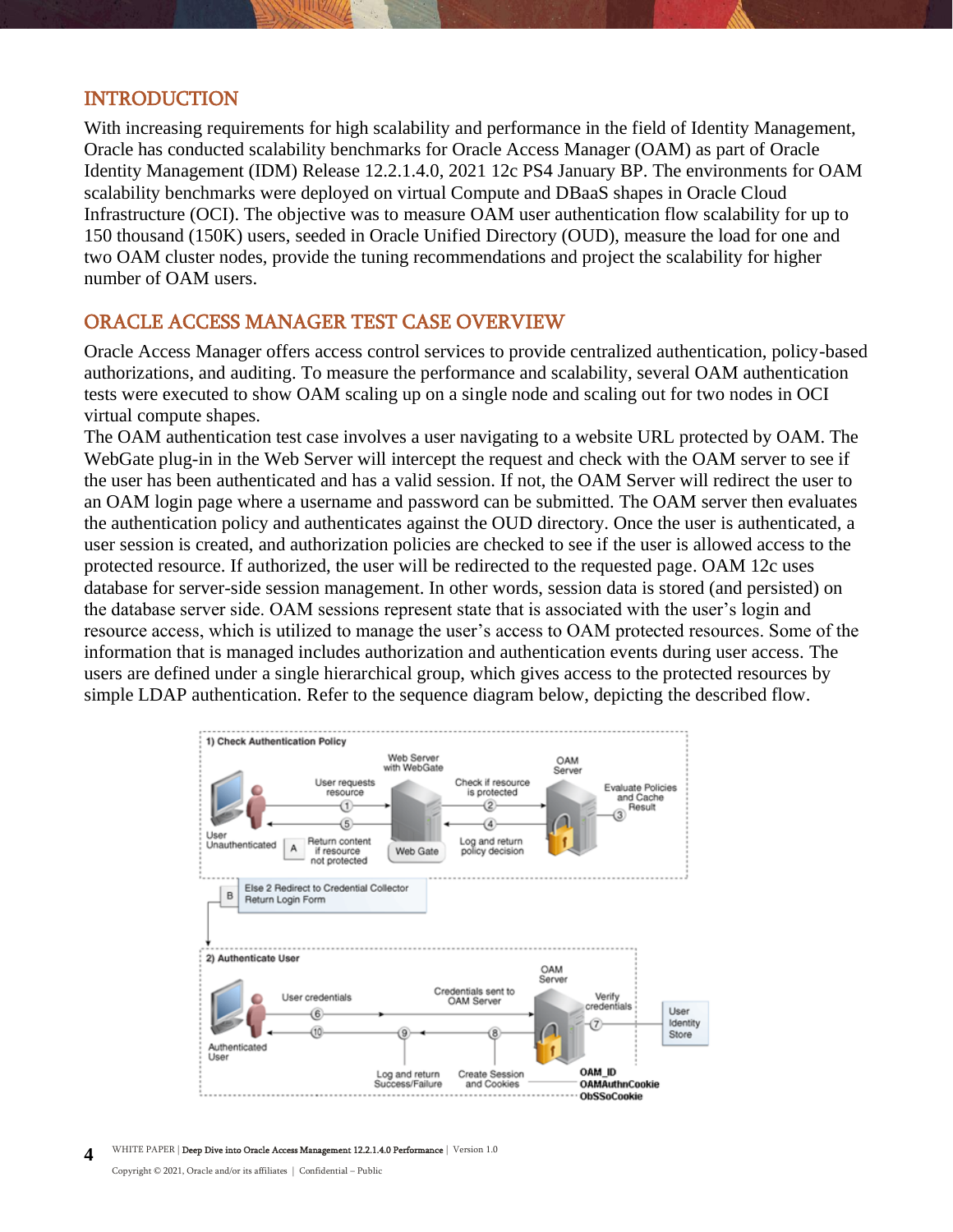## <span id="page-4-0"></span>Topology

Refer to the schematic picture below, describing the test configuration with all required OAM tiers, collocated in the same network segment to eliminate network latencies in the scalability runs.



## <span id="page-4-1"></span>Hardware Configuration

Depending on the number of concurrent users OAM configurations can be categorized as small, medium and large sized implementations. This section covers recommended hardware shapes, offered in Oracle Cloud Infrastructure (OCI) for each size to accommodate for the concurrent load and projects for the future growth. The OAM customers can use the OCI shape specifications as the guidance for deploying comparable on-premise OAM configurations. Refer to the following link for more details on OCI compute shapes: <https://docs.oracle.com/en-us/iaas/Content/Compute/References/computeshapes.htm>

#### Table 1-1: OAM single compute node recommended configurations

| <b>Configuration</b>         | <b>Small</b>            | <b>Medium</b>           | Large             |
|------------------------------|-------------------------|-------------------------|-------------------|
| <b>Concurrent OAM Users</b>  | <b>Up to 25,000</b>     | 25,000-50,000           | 50,000 and higher |
| OCI shape for OAM (one node) | Standard <sub>2.4</sub> | Standard <sub>2.8</sub> | Standard 2.16     |
| OCI shape RAM, Gb            | 60                      | 120                     | 240               |
| OCI shape OCPUs              | $\overline{4}$          | 8                       | 16                |

#### Table 1-2: OAM Oracle RDBMS configuration

| <b>Configuration</b> | <b>Small</b>            | <b>Medium</b>        | Large                 |
|----------------------|-------------------------|----------------------|-----------------------|
| OAM DB               | Standard <sub>2.4</sub> | Standard $2.4 - 2.8$ | Standard $2.8 - 2.16$ |
| OCI shape RAM, Gb    | 60                      | $60 - 120$           | $120 - 240$           |
| OCI shape OCPUs      | 4                       | $4 - 8$              | $8 - 16$              |

**5** WHITE PAPER [| Deep Dive into Oracle Access Management 12.2.1.4.0 Performance](#page-0-0) | [Version 1.0](#page-0-1)

Copyright © [2021, Oracle and/or its affiliates](#page-0-2) | [Confidential](#page-0-3) – Public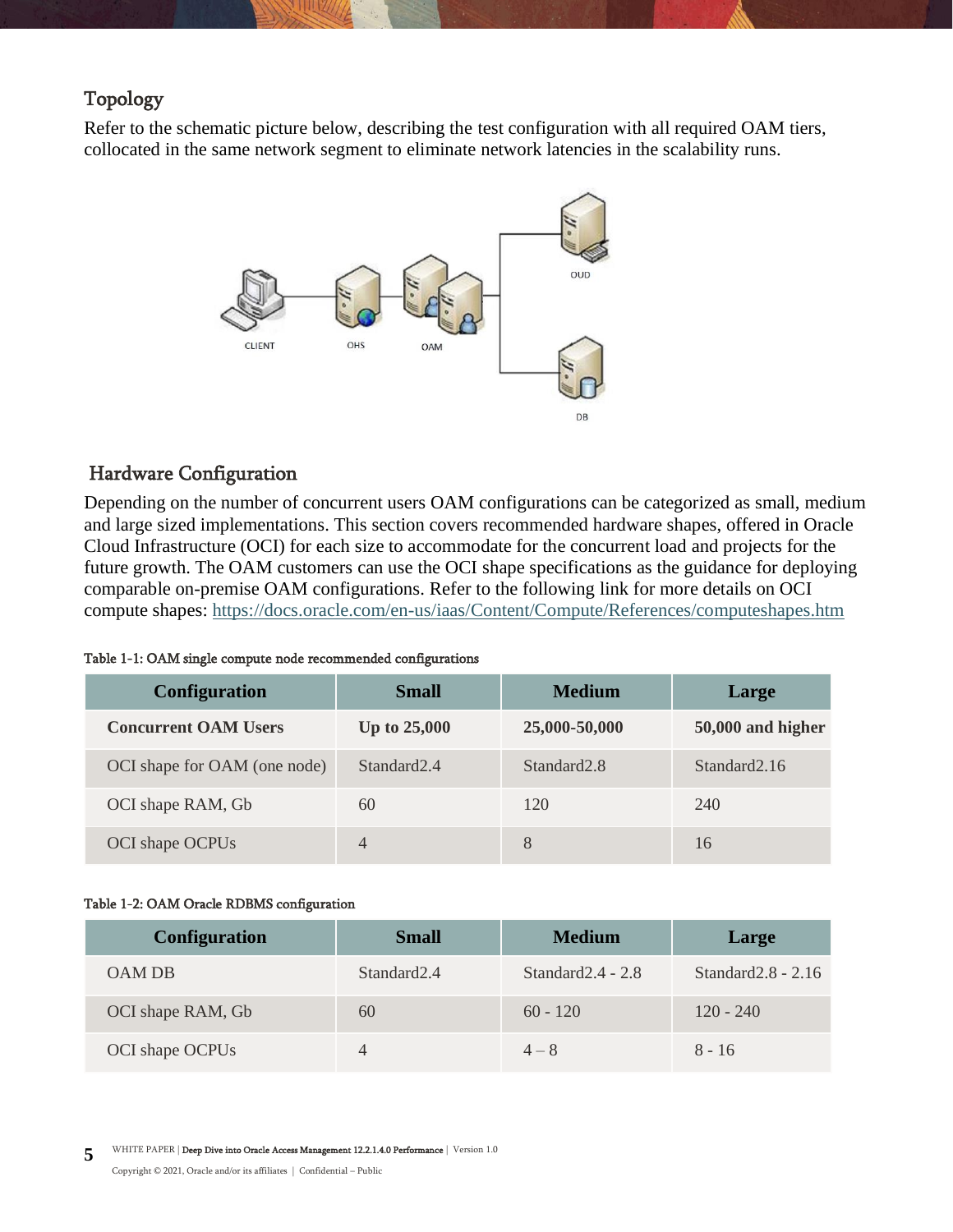#### Table 1-3: OUD compute node configuration

| <b>Configuration</b> | <b>Small</b>            | <b>Medium</b>        | Large                 |
|----------------------|-------------------------|----------------------|-----------------------|
| <b>OUD</b> Compute   | Standard <sub>2.4</sub> | Standard $2.4 - 2.8$ | Standard $2.4 - 2.16$ |
| OCI shape RAM, Gb    | 60                      | $60 - 120$           | $60 - 120$            |
| OCI shape OCPUs      | 4                       | $4 - 8$              | $4 - 16$              |

#### Table 1-4: OHS compute node configuration

| <b>Configuration</b> | <b>Small</b>            | <b>Medium</b>        | Large                 |
|----------------------|-------------------------|----------------------|-----------------------|
| <b>OHS</b> Compute   | Standard <sub>2.4</sub> | Standard $2.4 - 2.8$ | Standard $2.8 - 2.16$ |
| OCI shape RAM, Gb    | 60                      | $60 - 120$           | $120 - 240$           |
| OCI shape OCPUs      |                         | $4 - 8$              | $8 - 16$              |

## **Important!**

- OAM compute sizing specifications apply to a single node only. You can deploy another OAM compute node, using the same shape / specifications to scale-out and run as an OAM cluster. CPU %utilization reflects the OAM workload, when it reaches 50-60%, you may have to plan for scaling out the cluster by adding another OAM node.
- OAM database can handle user authentication load from more than one OAM node, so the recommended specifications apply to a single database instance. You will have to closely monitor the database load when you add more OAM Compute nodes and enable more concurrent users in your environments. Use of Oracle Database Real Application Cluster (RAC) is recommended to provide better load balancing and OAM database scale-out for large configurations.
- OUD compute single node can sustain higher concurrent load, so you can use smaller shapes for Small and Medium configurations. Large configuration extends to high-end workload, so it has the wider range for its compute specifications.
- OHS compute node can handle the load from more than one OAM node. You can consider deploying more than one OHS node to ensure load balancing in OAM environments.

## <span id="page-5-0"></span>OAM AUTHENTICATION BENCHMARK RESULTS

This chapter provides the results of OAM load using authentication scenario, described earlier, for Small, Medium and Large sample configurations. OUD has been seeded with 200K users for all configurations.

## <span id="page-5-1"></span>'Small' Configuration Benchmarks

The 'Small' configuration used Standard2.4 shapes for all its tiers, OAM, database, OUD and OHS.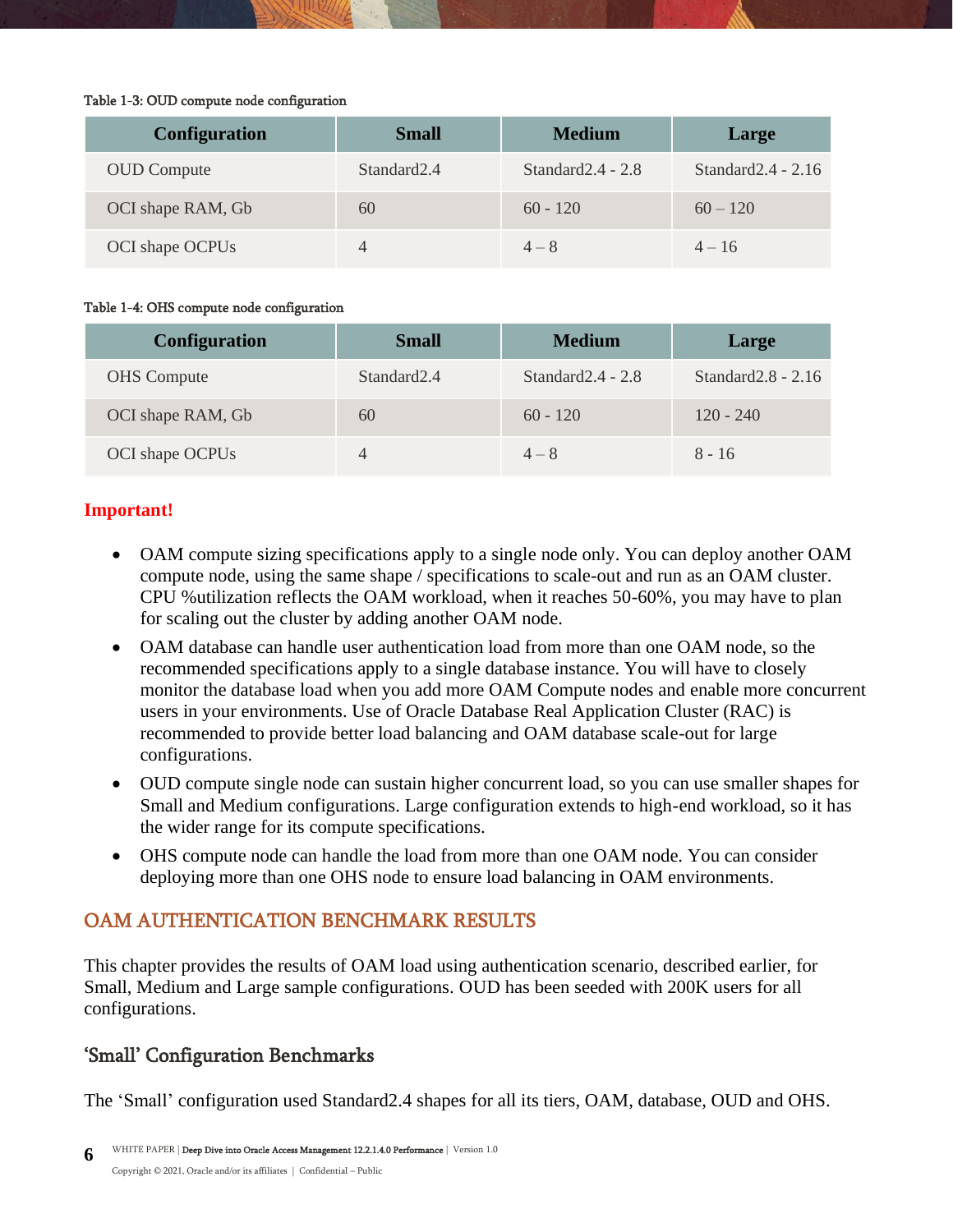#### Table 2-1: Small Configuration Benchmarks

| Conc.<br><b>Users</b> | Login /<br>hour | Login /<br><b>sec</b> | Avg RT,<br><b>sec</b> | 90% RT,<br><b>sec</b> | <b>OUD</b><br><b>CPU</b><br>Usage % | <b>OAM DB</b><br><b>CPU</b><br>Usage $\%$ | <b>OHS</b><br><b>CPU</b><br>Usage $\%$ | <b>OAM1</b><br><b>CPU</b><br>Usage % | OAM <sub>2</sub><br><b>CPU</b><br>Usage % |
|-----------------------|-----------------|-----------------------|-----------------------|-----------------------|-------------------------------------|-------------------------------------------|----------------------------------------|--------------------------------------|-------------------------------------------|
| 1,000                 | 23.8K           | 6.6                   | 0.019                 | 0.023                 | 0.8                                 | 4.2                                       | 1.1                                    | 3.1                                  |                                           |
| 5,000                 | 119.5K          | 33.2                  | 0.019                 | 0.024                 | 1.1                                 | 6.2                                       | 3.1                                    | 11.3                                 |                                           |
| 10,000                | 238.7K          | 66.3                  | 0.023                 | 0.030                 | 1.7                                 | 12.6                                      | 6.1                                    | 22.2                                 |                                           |
| 25,000                | 596.5K          | 165.7                 | 0.038                 | 0.059                 | 3.2                                 | 31.7                                      | 14.2                                   | 59.8                                 |                                           |
| 50,000                | 1.191M          | 330.9                 | 0.056                 | 0.063                 | 5.9                                 | 55.2                                      | 29.2                                   | 55.2                                 | 60.7                                      |

#### Figure 2-1: No. of Users to TPS for a one and two OAM 'Small' configurations



The following are the observations from the user authentication scalability benchmarks for one and two OAM cluster nodes for 'Small' configuration:

- OAM has demonstrated near-linear scalability for the number of transactions per second (TPS) with the number of users for one and two OAM nodes.
- The average response time has been consistent in the range of 0.03-0.04 seconds for a single node, but went up to 0.056 sec for two OAM nodes with the doubled load in the system.
- The CPU % utilization rebalanced to 55% and 60% for OAM1 and OAM2, when the 2<sup>nd</sup> OAM node was added to the system and the workload increased to 50,000 concurrent users.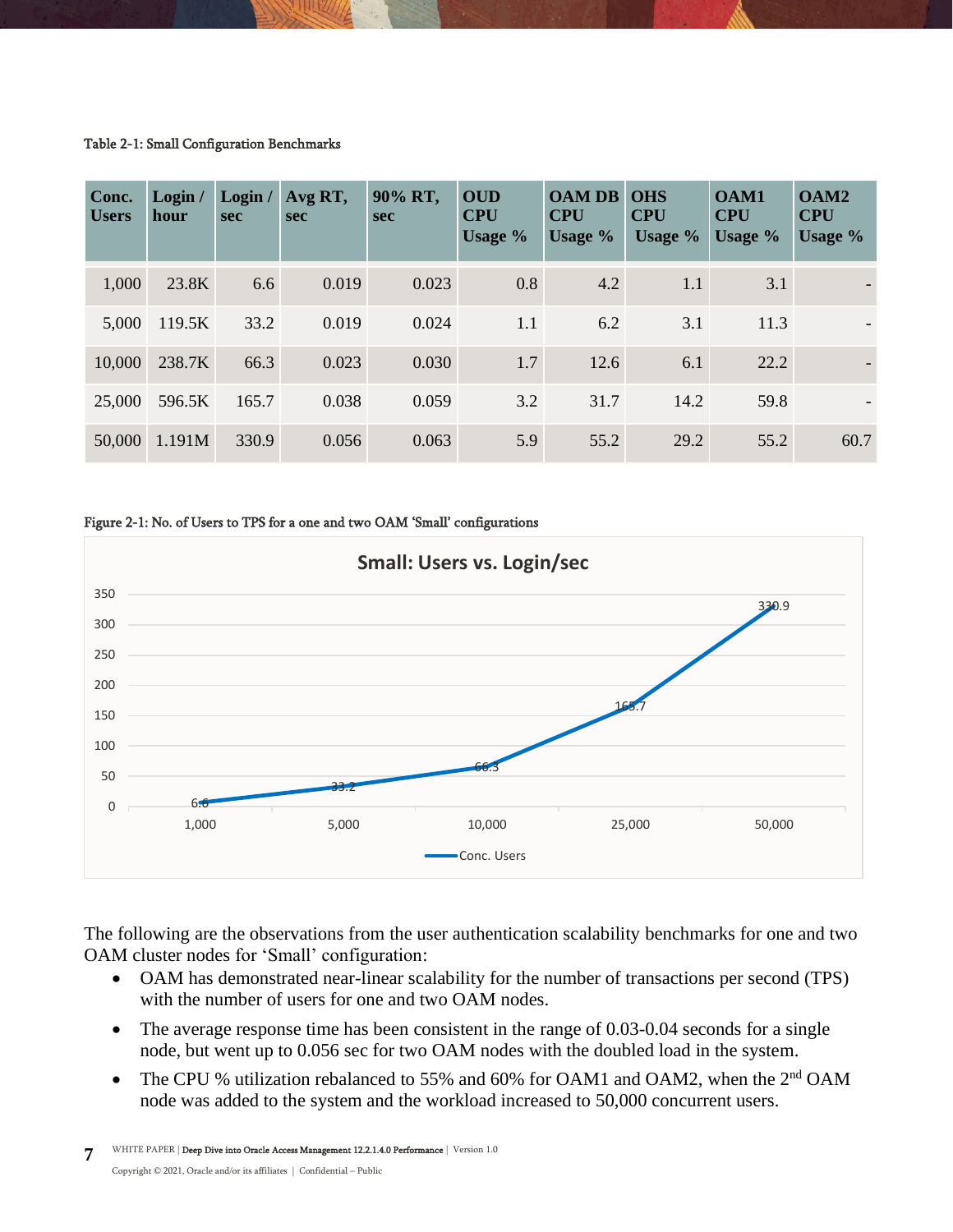- OAM DB (single instance) CPU utilization has reached ~55% for 2 OAM nodes, and sustained the load for 'Small' configuration.
- OHS and OUD have not manifested any noticeable resource spikes and handled the system load for all tried scenarios.

## <span id="page-7-0"></span>'Medium' Configuration Benchmarks

The 'Medium' configuration used Standard2.8 shapes for all its tiers, OAM, database, OUD and OHS.

| Conc.<br><b>Users</b> | Login /<br>hour | Login<br>$/$ sec | Avg<br>Response,<br><b>sec</b> | 90%<br>Response,<br><b>sec</b> | <b>OUD</b><br><b>CPU</b><br>Usage % | <b>OAM DB</b><br><b>CPU</b><br>Usage $\%$ | <b>OHS</b><br><b>CPU</b><br>Usage % | <b>OAM1</b><br><b>CPU</b><br>Usage $\%$ | OAM <sub>2</sub><br><b>CPU</b><br>Usage % |
|-----------------------|-----------------|------------------|--------------------------------|--------------------------------|-------------------------------------|-------------------------------------------|-------------------------------------|-----------------------------------------|-------------------------------------------|
| 1,000                 | 23.8K           | 6.6              | 0.019                          | 0.023                          | 0.4                                 | 2.1                                       | 0.5                                 | 1.6                                     |                                           |
| 5,000                 | 119.2K          | 33.1             | 0.019                          | 0.024                          | 0.6                                 | 3.1                                       | 1.2                                 | 4.1                                     |                                           |
| 10,000                | 238.3K          | 66.2             | 0.023                          | 0.030                          | 0.8                                 | 6.6                                       | 3.0                                 | 11.1                                    |                                           |
| 25,000                | 596.5K          | 165.7            | 0.030                          | 0.042                          | 1.6                                 | 12.9                                      | 6.2                                 | 22.3                                    |                                           |
| 50,000                | 1.193M          | 331.4            | 0.039                          | 0.053                          | 2.9                                 | 24.0                                      | 13.2                                | 60.8                                    |                                           |
| 100,000               | 2.376M          | 660.0            | 0.253                          | 0.622                          | 5.1                                 | 54.1                                      | 59.6                                | 65.5                                    | 63.8                                      |

Table 2-2: Medium Configuration Benchmarks





The following are the observations from the user authentication scalability benchmarks for one and two OAM cluster nodes for 'Medium' configuration:

• OAM has demonstrated near-linear scalability for the number of transactions per second (TPS) with the number of users for one and two OAM nodes.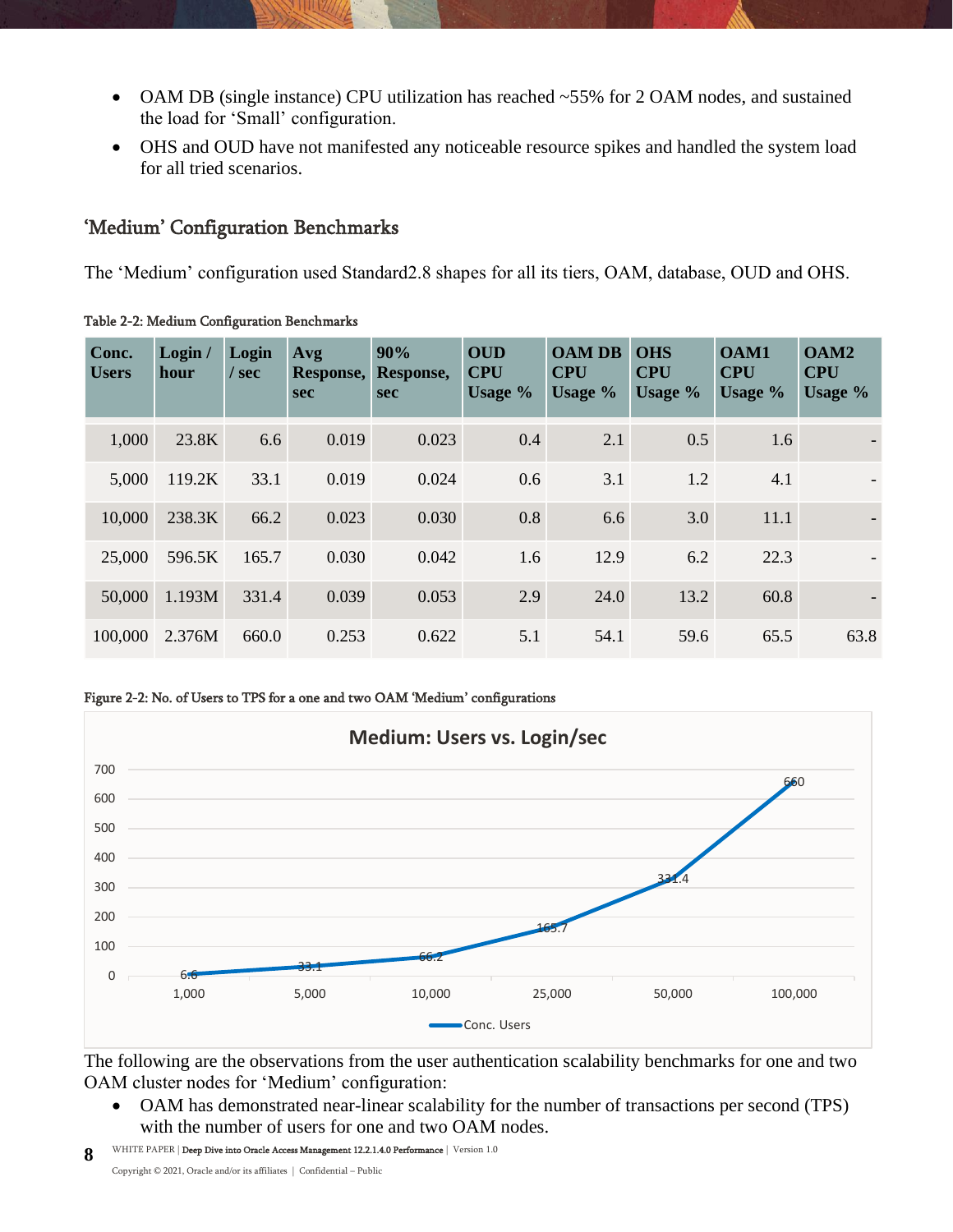- The average response time has been consistent in the range of 0.04-0.05 seconds but went up to 0.25 sec for two OAM nodes with the doubled load in the system.
- The CPU % utilization rebalanced to ~66% and ~64% for OAM1 and OAM2, when the  $2<sup>nd</sup>$ OAM node was added to the system and the workload increased to 100,000 concurrent users.
- OHS Compute node CPU utilization has reached ~54% for 2 OAM nodes, and sustained the load for 'Medium' configuration.
- OUD and OAM DB have not manifested any noticeable resource spikes and handled the system load for all tried scenarios.

## <span id="page-8-0"></span>'Large' Configuration Benchmarks

The 'Large' configuration used Standard2.16 shapes for all its tiers, OAM, database, OUD and OHS.

| Conc.<br><b>Users</b> | Login /<br>hour | Login /<br><b>sec</b> | Avg<br>Response,<br><b>sec</b> | 90%<br>Response,<br><b>sec</b> | <b>OUD CPU</b><br>Usage % | <b>OAM</b><br><b>DB CPU</b><br>Usage $\%$ | <b>OHS CPU</b><br>Usage % | <b>OAM1</b><br><b>CPU</b><br>Usage $%$ | OAM <sub>2</sub><br><b>CPU</b><br>Usage % |
|-----------------------|-----------------|-----------------------|--------------------------------|--------------------------------|---------------------------|-------------------------------------------|---------------------------|----------------------------------------|-------------------------------------------|
| 1,000                 | 23.8K           | 6.6                   | 0.019                          | 0.023                          | 0.1                       | 1.2                                       | 1.0                       | 0.8                                    |                                           |
| 5,000                 | 119.5K          | 33.2                  | 0.020                          | 0.024                          | 0.3                       | 1.4                                       | 2.0                       | 2.2                                    |                                           |
| 10,000                | 238.7K          | 66.3                  | 0.021                          | 0.028                          | 0.4                       | 2.3                                       | 3.1                       | 4.4                                    |                                           |
| 25,000                | 594.7K          | 165.2                 | 0.027                          | 0.034                          | 0.8                       | 5.8                                       | 7.7                       | 11.3                                   |                                           |
| 50,000                | 1.193M          | 331.6                 | 0.032                          | 0.040                          | 1.1                       | 11.6                                      | 9.6                       | 25.9                                   |                                           |
| 75,000                | 1.789M          | 497.1                 | 0.039                          | 0.049                          | 2.0                       | 16.2                                      | 10.9                      | 45.3                                   |                                           |
| 100,000               | 2.381M          | 661.4                 | 0.131                          | 0.475                          | 2.9                       | 25.1                                      | 14.0                      | 63.0                                   |                                           |
| 150,000               | 3.370M          | 936.2                 | 0.263                          | 0.648                          | 3.0                       | 25.3                                      | 29.9                      | 48.4                                   | 48.5                                      |

The following are the observations from the user authentication scalability benchmarks for one and two OAM cluster nodes for 'Medium' configuration:

- OAM has demonstrated near-linear scalability for the number of transactions per second (TPS) with the number of users for one and two OAM nodes.
- The average response time has been consistent in the range of 0.02-0.04 seconds but went up to 0.26 sec for two OAM nodes with the higher load in the system.
- The CPU % utilization rebalanced to 48% and 48% for OAM1 and OAM2, when the 2<sup>nd</sup> OAM node was added to the system and the workload increased by 50,000 concurrent users.
- OUD, OHS and OAM DB have not manifested any noticeable resource spikes and handled the system load for all tried scenarios.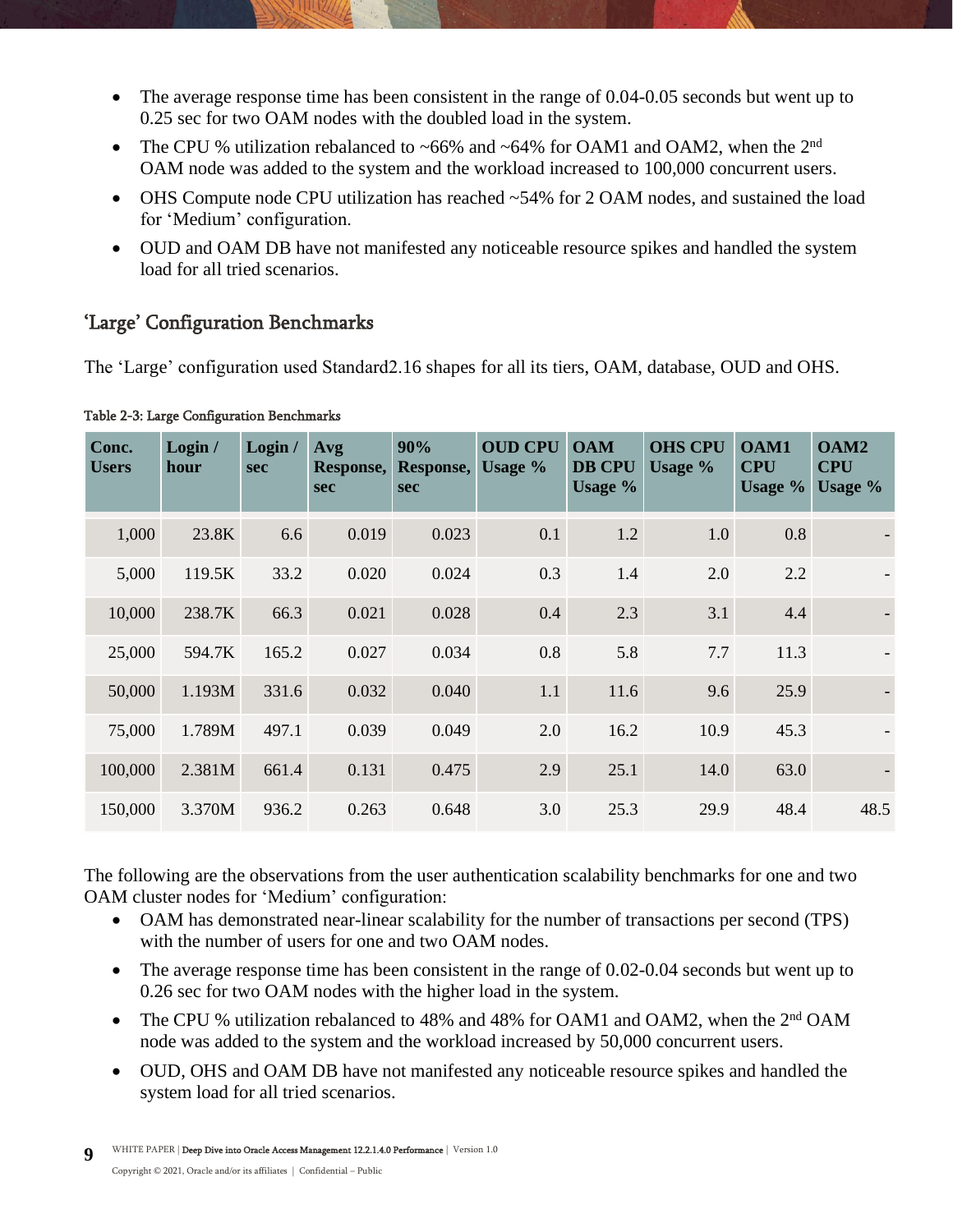







10 WHITE PAPER [| Deep Dive into Oracle Access Management 12.2.1.4.0 Performance](#page-0-0) | [Version 1.0](#page-0-1)

Copyright © [2021, Oracle and/or its affiliates](#page-0-2) | [Confidential](#page-0-3) – Public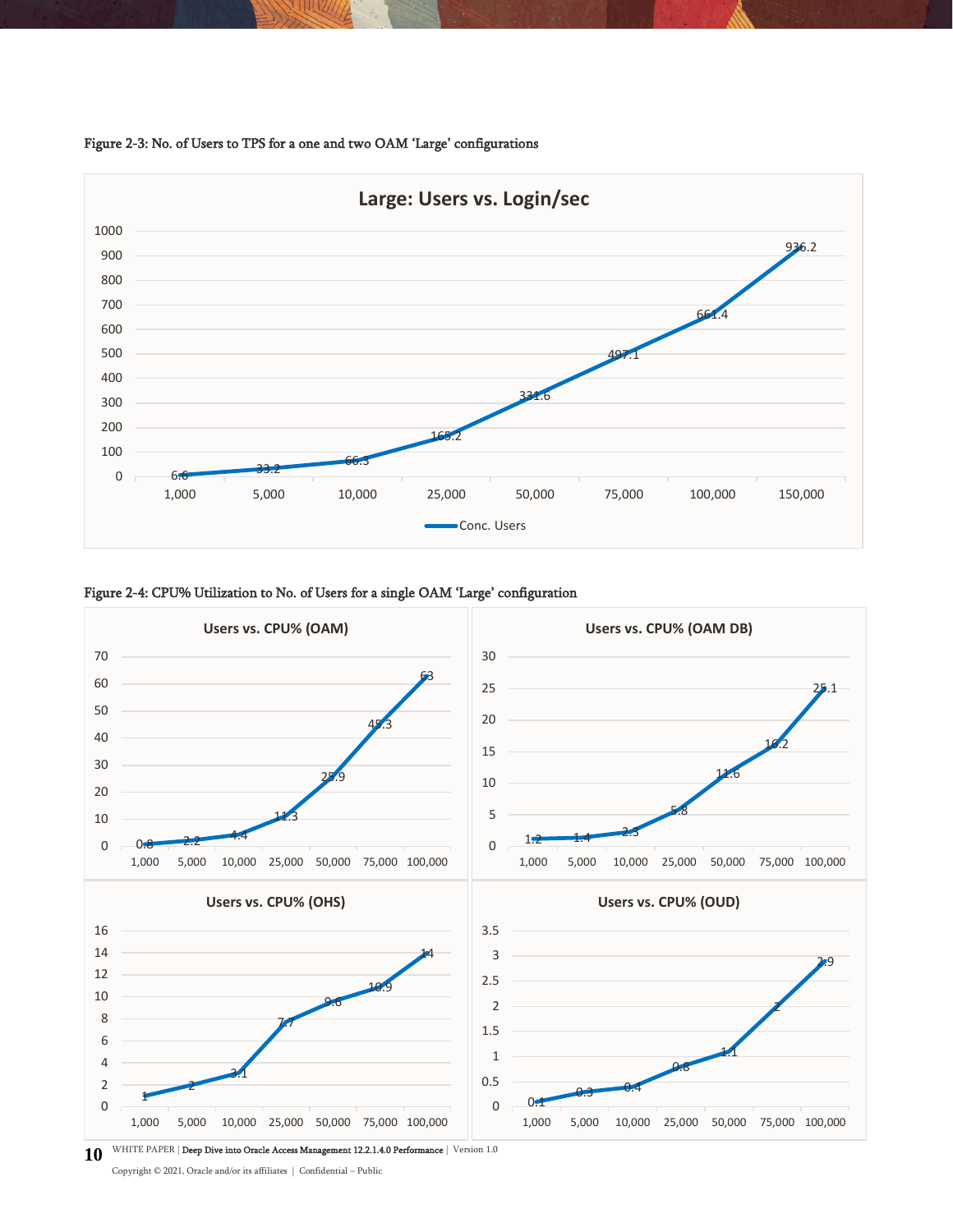## <span id="page-10-0"></span>PERFORMANCE TUNING

The performance tuning recommendations are common for all configurations. Shape specific recommendations are referenced explicitly throughout the section.

## <span id="page-10-1"></span>Webgate /Agent Side Performance Tuning

## <span id="page-10-2"></span>Webserver Tuning:

- 1. Set Max Connection to 50 for all managed OAM servers: OAM Console  $\rightarrow$  Application Security → Agents → Server list → Primary Server List → Max Connections **=**50.
- 2. Validate the session properties: OAM Console  $\rightarrow$  Configuration  $\rightarrow$  Settings  $\rightarrow$  Common Settings  $\rightarrow$ Session Lifetime (minutes) = 5, Idle Timeout = 15, Max. session per user = 0.

## <span id="page-10-3"></span>Webgate Tuning:

1. Check that Webgate Max Connections is equal or higher than the sum of all managed servers' Max Connections.

## <span id="page-10-4"></span>OUD Tuning:

1. Set your 'User Identify Store' Connection pool size: OAM Console → Configuration → User Identity Stores  $\rightarrow$  Select your created Identity store and click Edit  $\rightarrow$  Connection Details  $\rightarrow$  Min and Max Pool  $Size = 150$ .

## <span id="page-10-5"></span>OAM server Side Tuning

## <span id="page-10-6"></span>Host Tuning

Update the configuration file /etc/security/limits.conf:

| $\star$ | hard | nofile | 500000 |
|---------|------|--------|--------|
| $\star$ | soft | nofile | 500000 |
| root    | hard | nofile | 500000 |
| root    | soft | nofile | 500000 |
| $\star$ | hard | nproc  | 500000 |
| $\star$ | soft | nproc  | 500000 |

## <span id="page-10-7"></span>Weblogic Tuning

## OAM JVM Tuning

Edit the file \$DOMAIN\_HOME/bin/setDomainEnv.sh for all OAM servers:

```
if [ "${SERVER NAME}" = "oam server1" ] ; then
JAVA PROPERTIES="${JAVA_PROPERTIES} -server -Xms8192m -Xmx8192m -XX:+UseParallelGC -
XX:+AggressiveHeap -XX:+DisableExplicitGC -DWLSAGENT_DISABLED=true -
XX:ReservedCodeCacheSize=1024m -XX:+PrintGCDetails -XX:+PrintGCTimeStamps -
Xloggc:${DOMAIN_HOME}/tmp/GC.log -XX:+UnlockCommercialFeatures -XX:+FlightRecorder -
Djava.security.egd=file:/dev/./urandom -Dweblogic.ProductionModeEnabled=true -
Dweblogic.Chunksize=8192 -DMaxRandomPoolSize=1000 -DMaxCipherPoolSize=1000 -
```

```
11| Deep Dive into Oracle Access Management 12.2.1.4.0 Performance Version 1.0
```
Copyright © [2021, Oracle and/or its affiliates](#page-0-2) | [Confidential](#page-0-3) – Public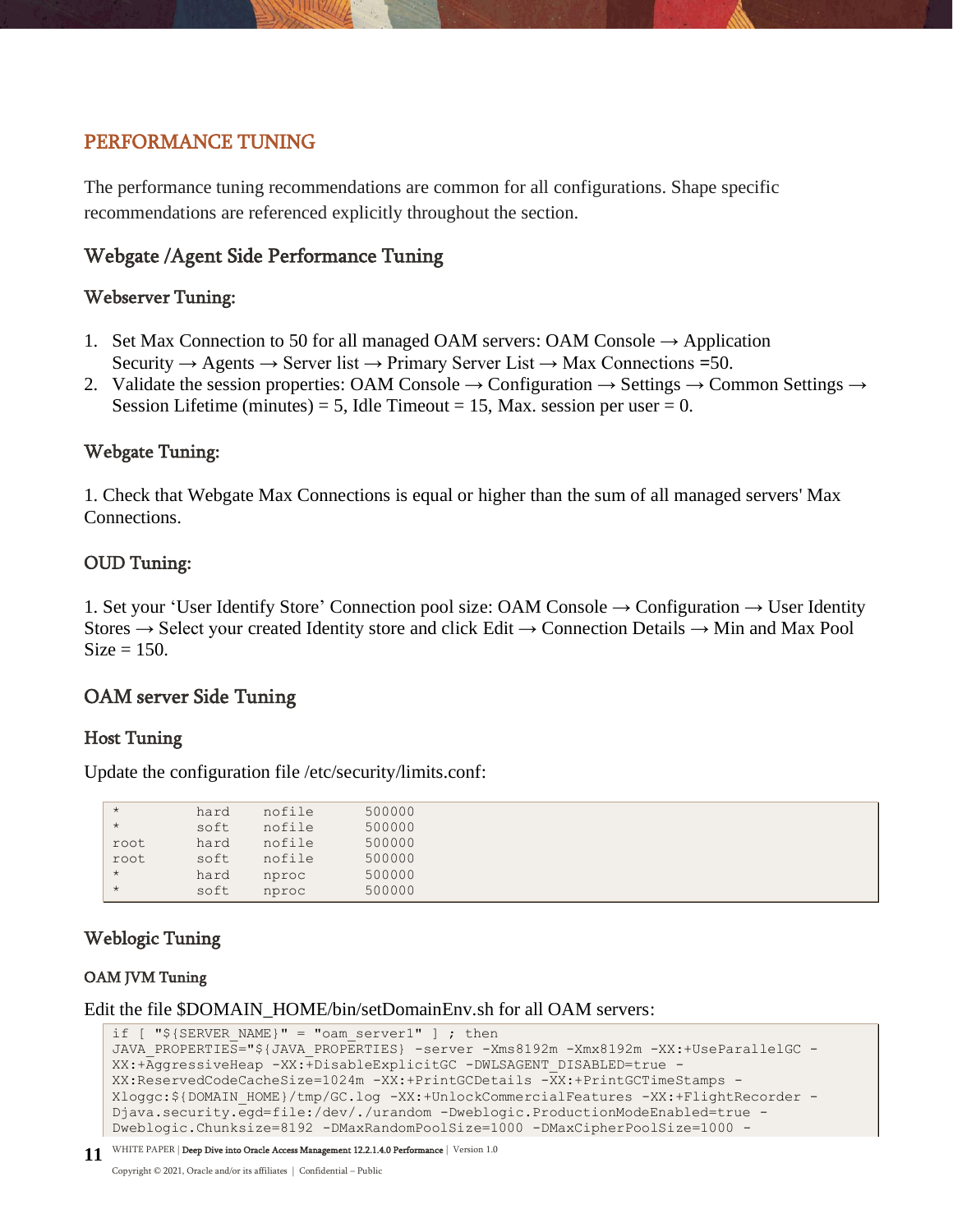```
DMinRandomPoolSize=1000 -Dweblogic.threadpool.MinPoolSize=300 -
Dweblogic.utils.io.chunkpoolsize=8192"
export JAVA_PROPERTIES
fi
```
### OAMDS DataSource Tuning

Update oamDS connection pool settings.

- Login to the WebLogic Server Console, click 'Lock & Edit'.
- Navigate to Domain Structure  $\rightarrow$  Expand Data Sources  $\rightarrow$  Data Sources  $\rightarrow$  oamDS  $\rightarrow$  Settings for oam $DS \rightarrow$  Configuration  $\rightarrow$  Connection Pool.
- Update the values for Initial Capacity, Minimum Capacity to 100 and Maximum Capacity to 800
- Click OK and 'Activate Changes'.

## Work Manager Tuning

## OAPOverRestWM tuning

Add Minimum Thread constraint to worker manager "OAPOverRestWM"

- Login to the WebLogic Server Console, click 'Lock & Edit'.
- Navigate to Domain Structure  $\rightarrow$  Deployments  $\rightarrow$  Expand 'oam\_server'  $\rightarrow$  click click /iam/access/binding  $\rightarrow$  Configuration  $\rightarrow$  Workload  $\rightarrow$  wm/OAPOverRestWM
- Click 'New' under 'Application Scoped Work Managed Components', select 'Minimum Threads Constraint' under 'Create a New Work Manager Component', click 'Next'.
- Set Count=400 under 'Minimum Threads Constraint Properties' and click Finish.
- Update the 'Path' In 'Save Deployment Plan' to the default path of your Plan.xml.
- Click OK and 'Activate Changes'.

## Max Thread/CapacityConstraint Tuning

Remove Max Thread Constraint and Capacity Constraint:

- Repeat the same navigation steps as above.
- Under 'Application Scoped Work Managed Components' select the check box for Capacity and MaxThreadsCount. Click Delete.
- In the 'Delete Work Manage Components' screen, click OK to delete.
- Click on 'Release Configuration' and then Log Out.

## OHS Server Tuning

Connect to your OHS Server take a backup and edit its configuration file:

file \$ORACLE\_HOME/user\_projects/domains/base\_domain/config/fmwconfig/components/OHS/instan ces/ohs1/httpd.conf:

```
MaxKeepAliveRequests 0
Timeout 300
KeepAliveTimeout 10
```
Under <IfModule mpm\_worker\_module>:

```
12| Deep Dive into Oracle Access Management 12.2.1.4.0 Performance Version 1.0
   StartServers 2
   ThreadLimit 250
   MaxClients 1500
```
Copyright © [2021, Oracle and/or its affiliates](#page-0-2) | [Confidential](#page-0-3) – Public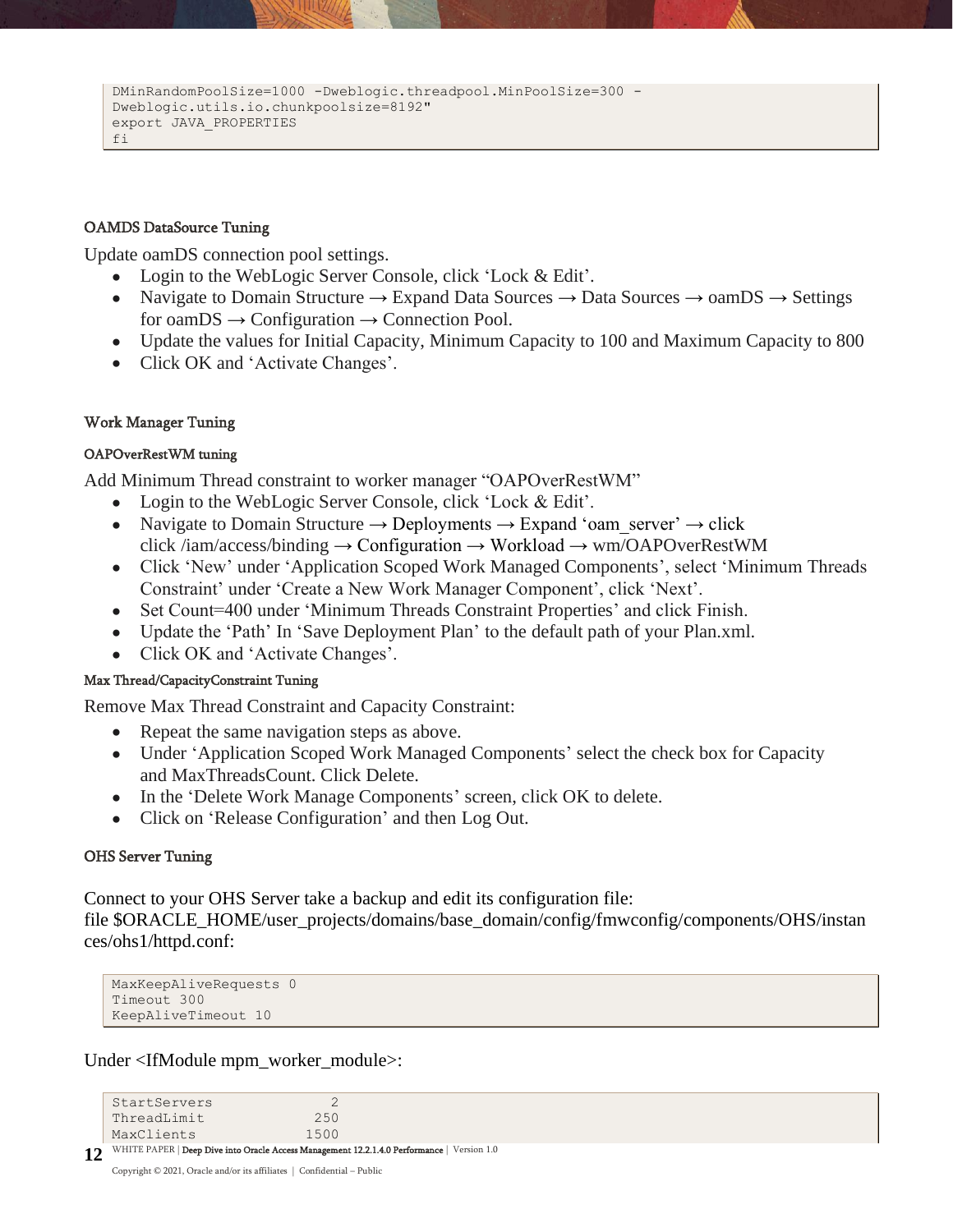| MinSpareThreads        | 200                                                              |
|------------------------|------------------------------------------------------------------|
| MaxSpareThreads        | 200                                                              |
| ThreadsPerChild        | 250                                                              |
| MaxRequestWorkers      | 400                                                              |
| MaxConnectionsPerChild | $\Omega$                                                         |
| MaxRequestsPerChild    |                                                                  |
|                        | Mutex fcntl: \${ORACLE INSTANCE}/servers/\${COMPONENT NAME}/logs |

#### Database Tuning

The database memory settings for pga\_aggregate\_target and sga\_target should be set not to exceed 60% of available physical RAM on OAM DB tier.

Refer to the configuration parameters below:

```
fast start mttr target = 3600session cached cursors = 1500
sensions = 7552Processes = 5000
audit train = DB, EXTENDEDnls_sort = BINARY
db_securefile = ALWAYS
plsql_code_type = NATIVE SCOPE
"_b_tree_bitmap_plans" = FALSE
_active_session_legacy_behavior" = TRUE
optimizer_batch_table_access_by_rowid" = FALSE
pga_aggregate_target =5G #5Gb for Small, 20Gb (and higher) for Large configuration
sga_target = 10G #10Gb for Small, 40Gb (and higher) for Large configuration
```
## <span id="page-12-0"></span>**CONCLUSION**

This document consolidates the best practices and recommendations for sizing Oracle Access Manager 12.2.1.4.0 to ensure best performance and scalability.

## <span id="page-12-1"></span>GLOSSARY

- − IDM Oracle Identity Management
- − OAM Oracle Access Manager
- − OCI Oracle Cloud Infrastructure
- − OHS Oracle HTTP Server
- − OUD Oracle Unified Directory
- − RAC Oracle Real Application Cluster
- − RT Response Time
- − TPS transactions per second